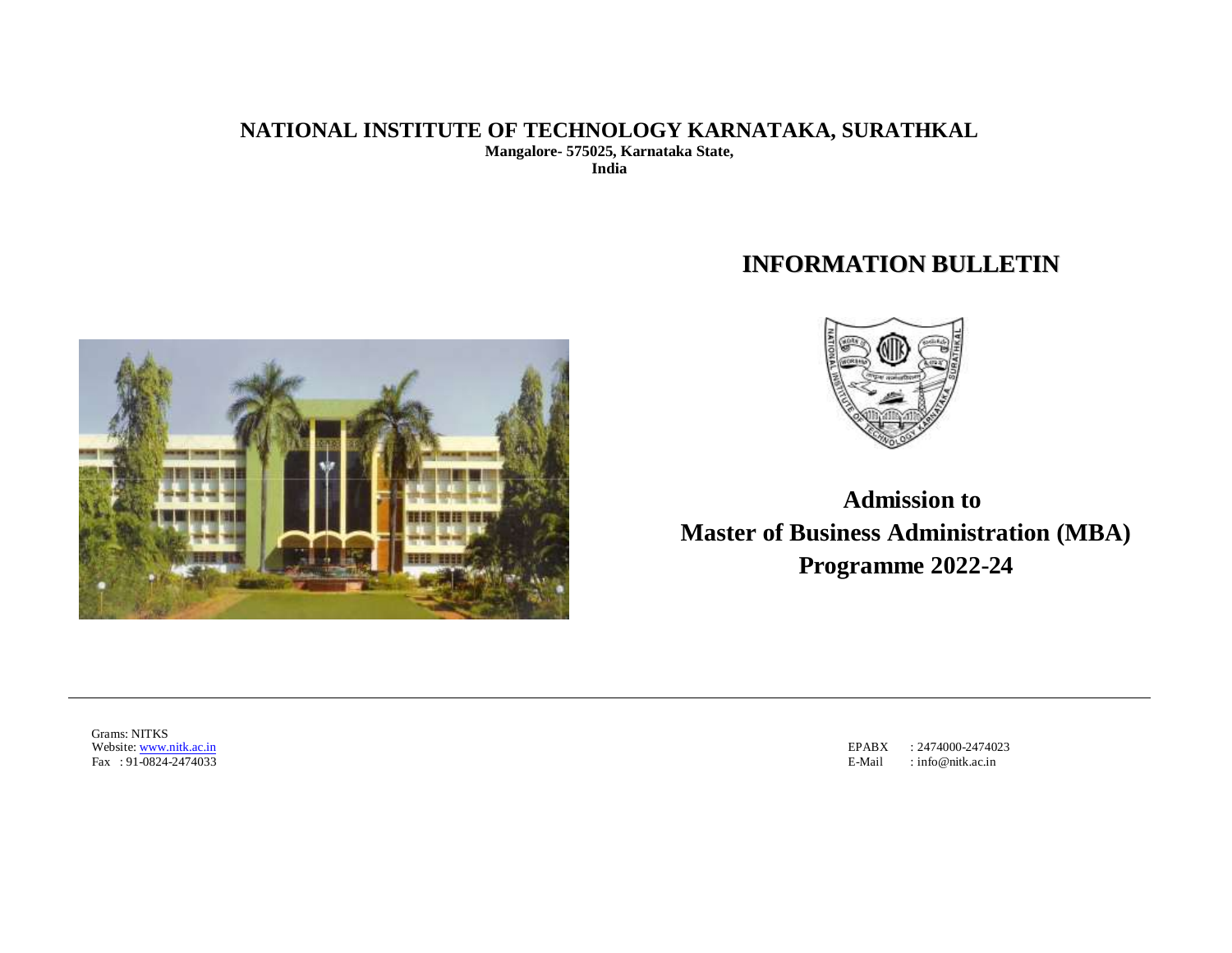# **CONTENTS**

| Page No. |  |
|----------|--|
|----------|--|

|     | The Institute                            |         |
|-----|------------------------------------------|---------|
| 2.  | Location                                 |         |
| 3.  | <b>Self-Contained Residential Campus</b> |         |
| 4.  | <b>Computing Facilities</b>              |         |
| 5.  | <b>Library Facilities</b>                |         |
| 6.  | Course of Study                          | 2       |
| 7.  | <b>Minimum Qualifications</b>            | $2 - 3$ |
| 8.  | <b>Selection Procedure</b>               |         |
| 9.  | How to apply                             |         |
| 10. | Intake for MBA Programme                 |         |
| 11. | Documents to be Produced                 | 4       |
| 12. | Fees and Deposits                        | 5-6     |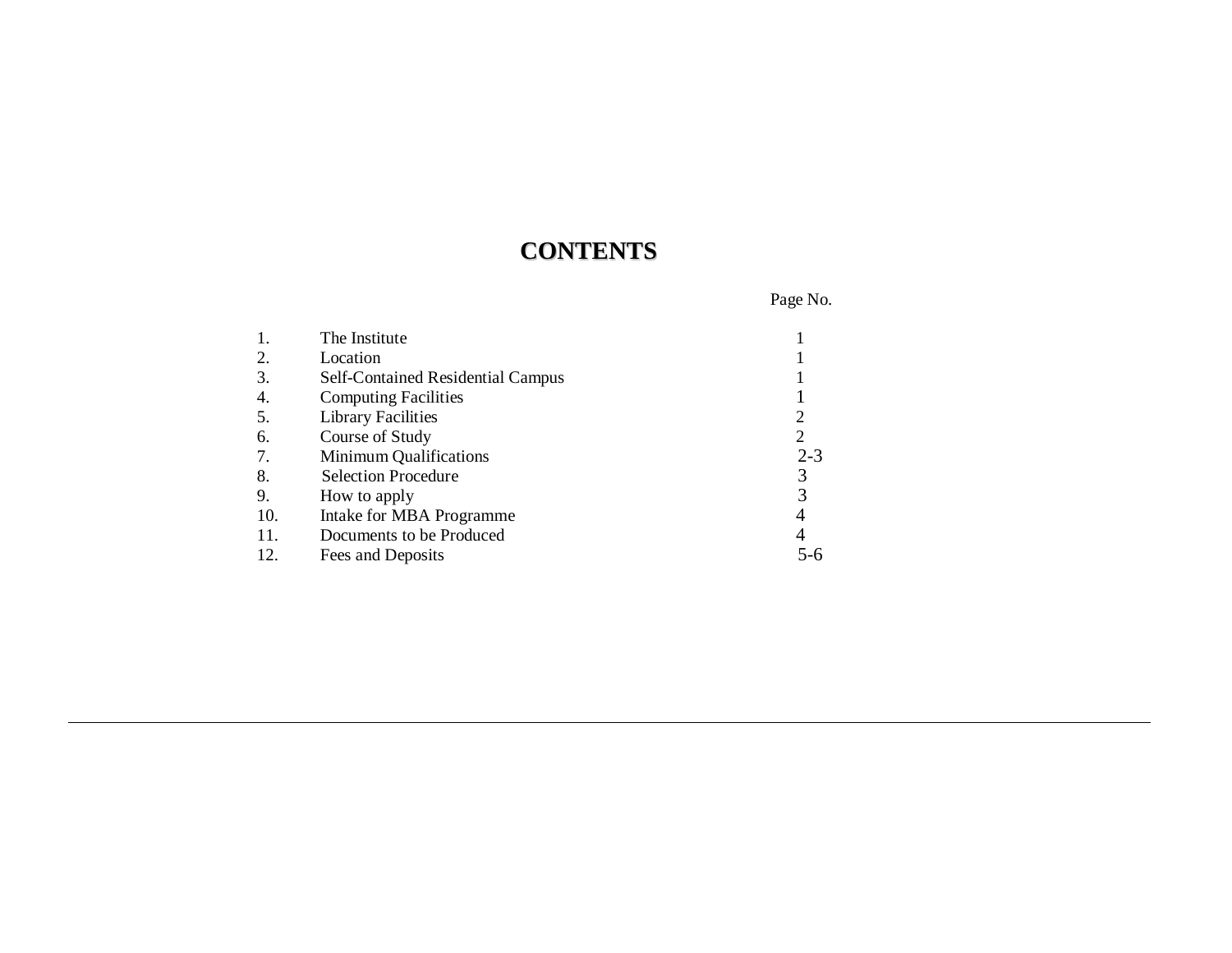# **NATIONAL INSTITUTE OF TECHNOLOGY KARNATAKA, SURATHKAL**

#### **1. The Institute:**

The National Institute of Technology Karnataka (NITK), Surathkal is rated as one of the top Institutions in India. Since its inception in 1960 as the Karnataka Regional Engineering College, the Institute has established itself as a premier center engaged in imparting quality technical education and providing support to research and development activities. The Government of India as per the NIT Act 2007, declared NITs as Institutes of National Importance. The Institute is governed by the rules and statutes of the NIT Act. The Institute has a long tradition of research for several years in both traditional and modern areas of engineering and sciences in all the departments. The Institute has been actively involved in application-oriented research focussed in resolving problems faced by the society in several areas like environment, water resources, rock mechanics, new structures, VLSI, etc. NITK attracts students from all over the country and abroad. The Institute admits students to the B.Tech degree program on the basis of the Joint Entrance Examination (JEE Mains). Foreign students are admitted on various student exchange programs through MEA, ICCR, etc., and scheme of Direct Admission to Students Abroad (DASA). Scholarship seats for M.Tech programs are awarded on the basis of the Graduate Aptitude Test in Engineering (GATE) and a few seats are available for sponsored students. The institute admits students to MCA Program on the basis of NIMCET, admission to MBA is made on the basis of CAT / MAT/ GATE score and for M.Sc Program admissions are made based upon the JAM scores. A few limited number of seats are available for all the PG programmes under self finance category. Every year the Institute admits candidates with Institute fellowships and also admits sponsored/external candidates to the doctoral program. NITK graduates are sought after by top industries/companies and the Institute has been rated as one of the best Institutions in the country with regard to student placements.

#### **2. Location**:

NITK is located in Mangalore City along the Kanyakumari-Mumbai National Highway 66. It is well connected by road, rail and by air to major cities in India and a few international destinations. The Institute is located amid 300 acres of sylvan surroundings with the picturesque Western Ghat Mountains on the east and the sunkissed sands of the Arabian sea to the west. The Mangalore (Bajpe) airport and the Mangalore Railway Station are about 20 km. away from the Campus, while Surathkal Railway Station is about 3 km away from the campus. The campus is located far away from the din and bustle of a city and is very conducive for academic activities. The climate throughout the year is equitable and has temperature range of 18 to 38° Celsius. The campus being on the sea shore, is blessed with clean air and healthy climate.

#### **3. Self-Contained Residential Campus:**

The Institute is a residential Institution with adequate hostel facilities for boys and girls. All the students are expected to stay in the Institute hostels. To suit the tastes of the students from different regions, independent messes of various types are run in different hostels. The amenities include 11 Hostel blocks for boys & 8 hostel blocks for ladies with all basic amenities. A good number of faculty quarters provide ample opportunity to draw upon benefits of campus life. Vast stretches of play fields, a swimming pool, a gymnasium, a central library, a well-equipped Health Care Centre, post office, branches of State Bank of India and Canara Bank, both with ATM facilities and two canteens are the amenities available. N.C.C. and N.S.S. constitute two more prominent extra-curricular activities in addition to a host of activities through music, photography, web enthusiast and dramatic clubs of the Institute

#### **4. Computing Facilities and Campus Network:**

NITK has a campus wide network spanning the entire campus – academic buildings, guest houses, student hostels and campus residences. The campus backbone services are provided with about 20 kms of 12 / 24 core OFC using 1 Gbps and 10 Gbps backbone to the different buildings and broad band to the residences. Departments, Residences (through the broadband), Directorate (and administrative net), Guest houses and Hostels are individually connected to the core switch. The hostel networks are integrated into the academic network of NITK sharing the Internet bandwidth of the Institute. The Institute has 24 x 7 Internet connectivity. The journals subscribed through INDEST consortium are available throughout the campus LAN. In addition to this the students can access learning material from the internet. The Wi-Fi network is provided as an extension of the wired networks in the different buildings with close to 1000 indoor access points and 40 outdoor access points, which provides transparent seamless migration of connectivity between the access points to the user. NITK has 5Gbps Internet bandwidth and currently being upgraded to 10Gbps. The NITK Data centre acts as an integration hub of OFC/backbone. It houses Internet connections to BSNL and National Knowledge Network, associated networking equipments and has sufficient hardware to handle the critical backbone network services such as the core switch cluster,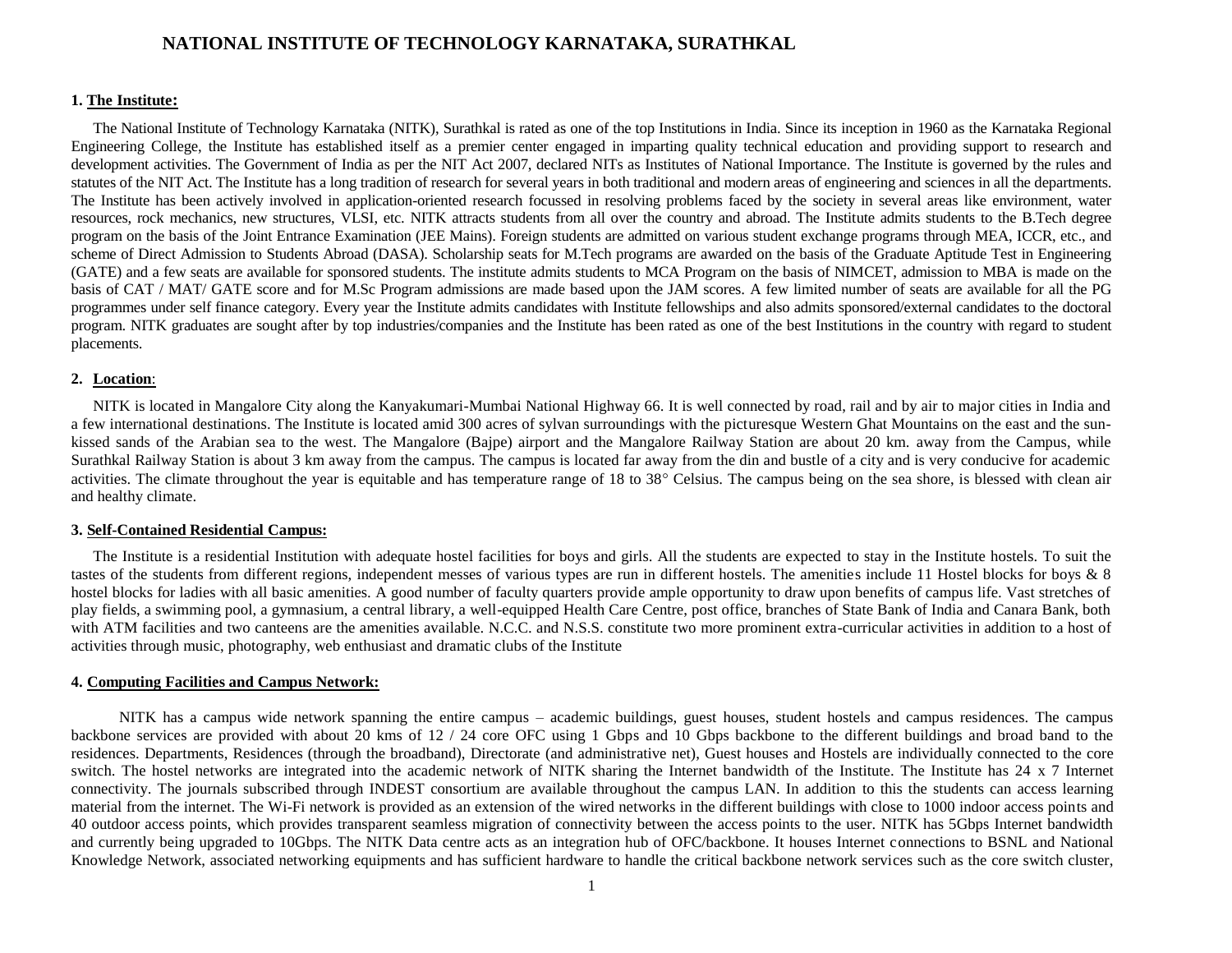firewalls, academic and administrative servers and virtual machine hosts. Main servers are connected to the data centre network. CCC Uses Virtualisation with Proxmox virtualisation environment / Ubuntu System containerisation environment. Data centre also houses the NITK Websites. CCC hosts a campus-wide license to MATLAB, Simulink, and companion products. All faculty, researchers, and students are eligible to download and install these products on their university computers as well as their personally-owned computers. The network infrastructure facility management of NITK is outsourced with a help desk facility. The requirement of compute and network resources are assessed from time to time and upgraded accordingly.

## **5. Library Facilities:**

Central Library at NITK Surathkal is the window to the world of latest information in sciences, engineering, technology & management. The library has a rich collection of print materials (1.5 lacs) on all the branches of Engineering, Science, Social Sciences, Humanities and Management. The collection includes reference books, text books, bound volumes, CDs, etc. The library subscribes core collection of print journals (100 plus), e-journals (12045), e-databases (25), e-books (11202) and others. The library is also a core member of e-ShodhSindu - a Consortia for Higher Education E-Resources which provides access to more than 10,000 qualitative electronic resources including full-text, bibliographic and factual databases to the students. E- journals available to access with various reputed online scientific databases such as American Chemical Society, American Physical Society, IoP, Royal Society of Chemistry, Emerald, Taylor & Francis, American Mathematical Society, Annual Reviews, ASME, IEEE, JSTOR, MathScinet, Nature, Science-Direct, SpringerLink, etc. The Library also subscribes to premium version of Grammarly - an automated grammar tutor and revision tool for writing effective and mistake-free documents. Library offers Plagiarism Checking Service using "Original" web tool for the Ph.D/M.Tech by Research students. Remote Access to all the eResources and mobile app are other important services of the library. Library has been fully computerized with integrated web based library management software to Koha, which enables users to search real-time book status and reservations. The library is fully air conditioned with more than 1000 seating capacity. Newly established eLibrary Complex has the State-of-the-Art modern IT facilities with e-Studio for lecture capturing and live streaming facility, 2 Cyber Libraries with 50+ computers to conduct hands-on training, 2 Seminar Halls of 50+ Capacity each, 8 Discussion Rooms, dedicated Research Scholars Section, Digital Reading Rooms, Laptop Zones etc. catering to more than 7000 on campus library users 24X7 along with in-housed cafeteria

# **6. Course of Study:**

# **School of Management:**

M.B.A. - Master of Business Administration (A Postgraduate Degree and NOT a Diploma). More information about the School of Management can be accessed from the website [www.som.nitk.ac.in.](http://www.som.nitk.ac.in/)

# **7. Minimum Qualification / Eligibility for M.B.A. Programme: Full-time Two-year course (Four semester)**

1. Bachelor's Degree in any discipline from a Recognized University with not less than 5 0% marks (or Cumulative Grade Point Average (CGPA) of at least 5.5 in the 0-10 scale grading system) in the aggregate taking into account the marks scored in all subjects of all the University examination conducted during the entire prescribed period of the degree programme. However, this prescribed minimum marks shall be 45% (CGPA of at least 5.0 in the 0-10 scale grading system) in the case of SC/ST.

2. CAT – 2021 or MAT – (September 2021/December 2021/February 2022) or GATE 2021/22 qualified.

Admission is based on the valid Rank/Scores obtained in the CAT-2021 or MAT-2021/22 or GATE 2021/22, group discussion and personal interview.  **Weightage (%) for various criteria – components:**

| Sl. No | <b>Criterion – Component</b> | % Weightage |
|--------|------------------------------|-------------|
|        | CAT/MAT/GATE Score           | 70%         |
| 2.     | Group discussion             | 10%         |
| 3.     | Personal Interview           | 10%         |
|        | Work Experience              | 10%         |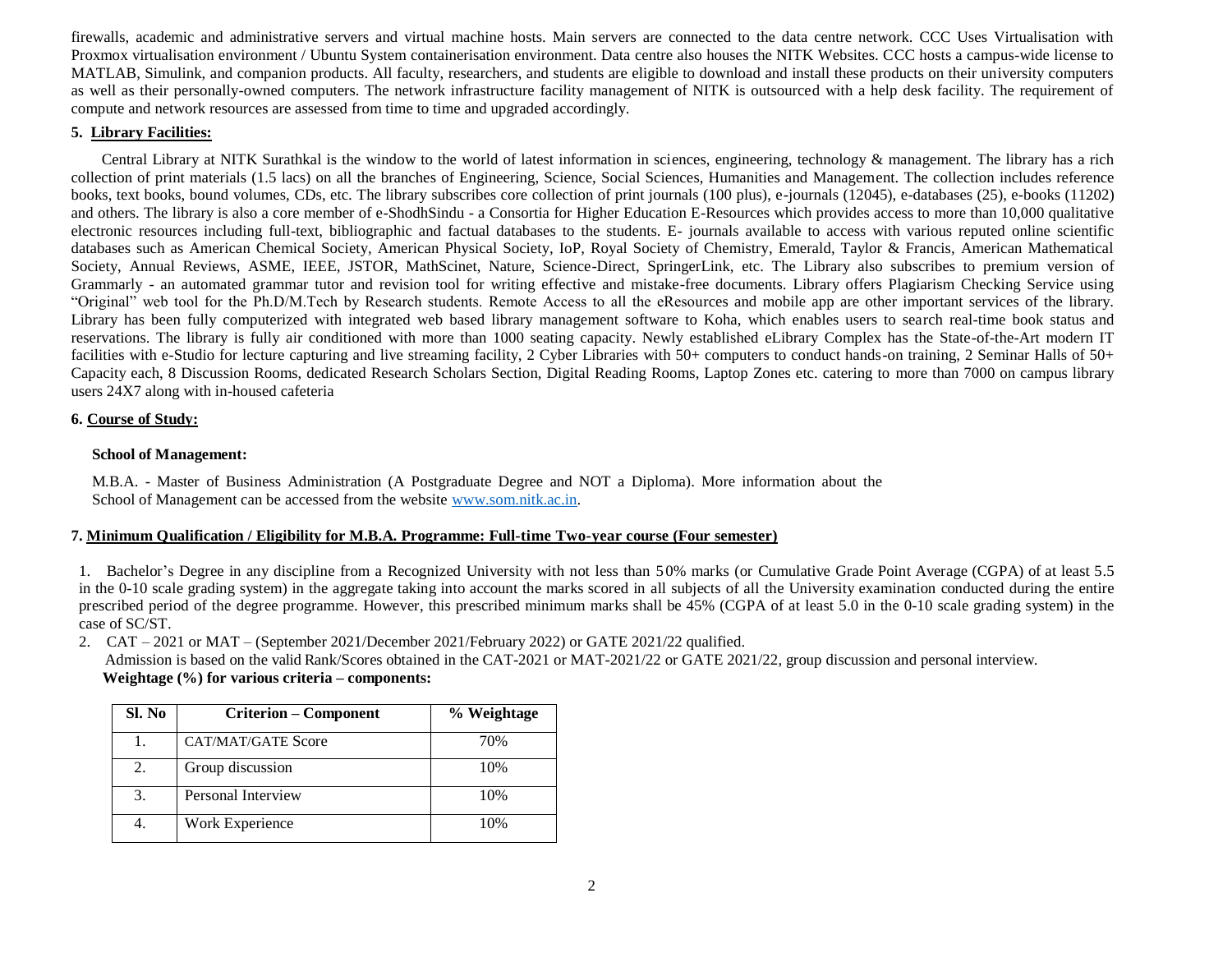| SI.<br>No. | <b>Department</b>    | Course                                                              | <b>Qualifying Examination</b>                                                                                                                                                                              |
|------------|----------------------|---------------------------------------------------------------------|------------------------------------------------------------------------------------------------------------------------------------------------------------------------------------------------------------|
| 1.         | School of Management | Master of Business<br>Administration (2 years-full-<br>time Degree) | Bachelor's Degree in any discipline from a recognized University.<br>1)<br>(as mentioned in 7.1 above).<br>Score of CAT 2021 or MAT (September 2021/December<br>11)<br>2021/February 2022) or GATE 2021/22 |

**Department, Course offered and Qualifying Examinations for M.B.A. Programme are listed below:**

#### **8. Selection Procedure:**

### **Admission to MBA Progamme by NITK Surathkal**

**M.B.A.:** The selection for MBA programme is done separately by the Institute during April/May 2022 and is based on the criteria specified above.

### **9. How to Apply:**

The Information Bulletin and Online Application portal for admission to MBA programme is available on the Institute website [www.nitk.ac.in.](http://www.nitk.ac.in/) The applicants need to register online with the portal. The registered candidates have to complete Online Application form and pay prescribe d application fee, i.e., **Rs 600/- (OC/OBC/EWS)** and **Rs. 150/- (SC/ST/PWD)** through online on or before **31.03.2022 (Thursday).**

The hardcopy of the completed application form with payment receipts and copy of necessary documents is to be sent to the **Asst. Registrar**  (Academic), National Institute of Technology Karnataka, Surathkal, Srinivasnagar, Mangalore -575 025, Karnataka State on or before 06.04.2022 **(Wednesday).** Applications which are incomplete/defective/received late are liable to be rejected summarily and no correspondence will be entertained on such applications.

| Tentative Calendar of Events for aunifishing to MDA I rogramme. |                                      |
|-----------------------------------------------------------------|--------------------------------------|
| Availability of Application form on                             | 17.01.2022 (Monday)                  |
| website                                                         |                                      |
| Last Date for Online submission of                              | 31.03.2022 (Thursday)                |
| applications                                                    |                                      |
| Last Date for receiving completed                               | 06.04.2022 (Wednesday)               |
| applications (Hard Copy at NITK)                                |                                      |
| Date for selection process                                      | 15 <sup>th</sup> April 2022 (Friday) |
|                                                                 | Time: 9:30 AM                        |

# **Tentative Calendar of Events for admission to MBA Programme:**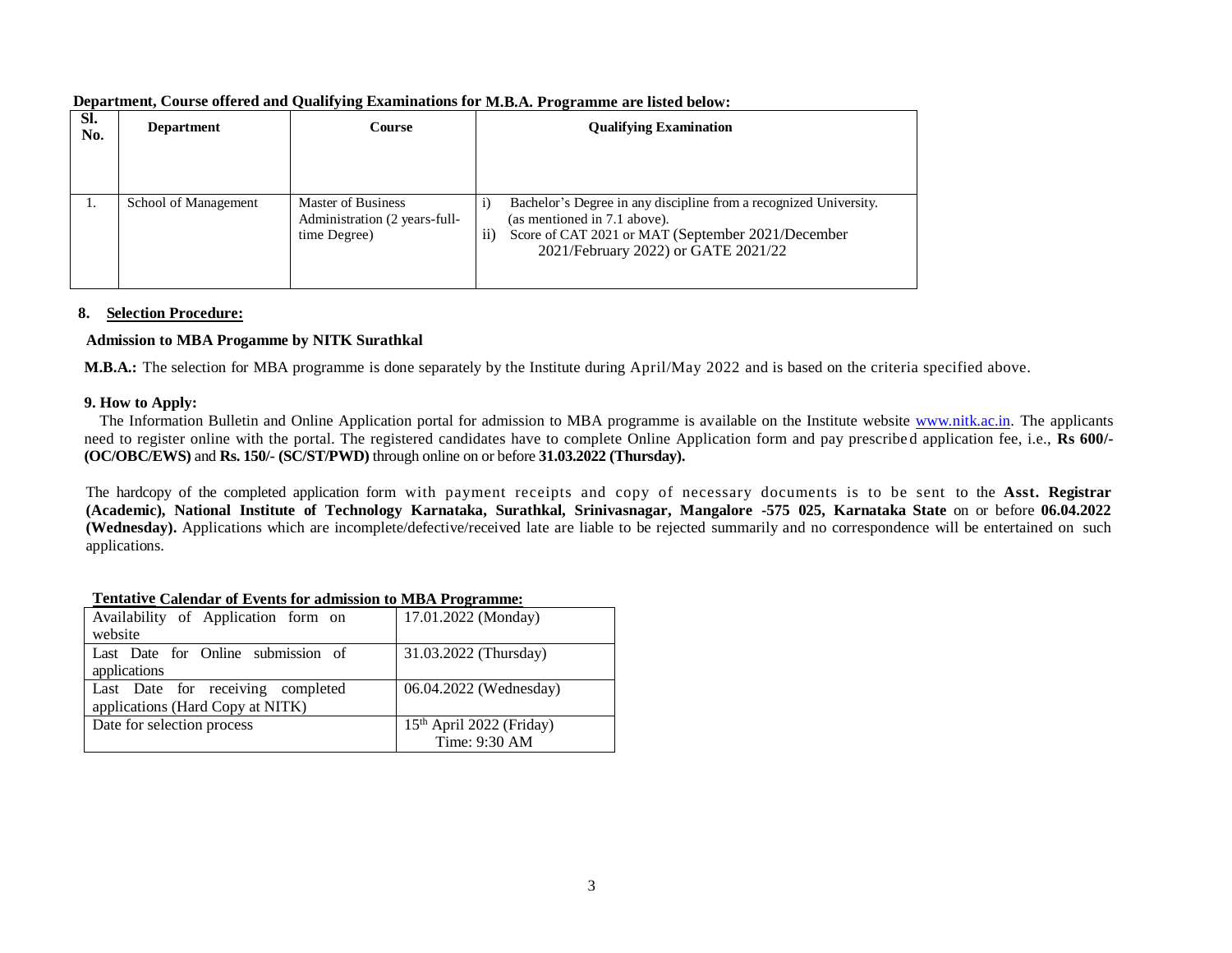#### **10. Intake for MBA Programme:**

 **MBA Seat Matrix:**

| General            | <b>Reserved</b> |    |                   |            | Total* |
|--------------------|-----------------|----|-------------------|------------|--------|
|                    | ΩΩ<br>ບບ        | am | OBC               | <b>EWS</b> |        |
| $\mathbf{A}$<br>34 | ⊥ၪ              |    | $\mathbf{A}$<br>◢ | v          | 80     |

**\* 5% of the seats are reserved for Persons with Disabilities (PWD) candidates.**

#### **11. Documents to be produced at the time of admission with one set of Photo copy:**

- 1. Admission order issued by Competent Authority.
- 2. Original marks card of qualifying examinations (First to Final Year).
- 3. Bachelor's Degree Certificate/Provisional Pass Certificate issued by the University
- 4. Course completion certification from the college (if qualifying degree exam result are awaited)
- 5. Original Score Card of CAT-2021 or MAT (September 2021/December 2021/February 2022) or GATE 2021/22.
- 6. Date of Birth Certificate (X Std./SSLC).
- 7. Certificate by employer ascertaining the duration of work experience.
- 8. Caste Certificate in case of SC/ST
- 9. EWS Category Certificate (If Applicable), issued by the Competent Authority after 31.03.2022\*\*.
- 10. OBC-NCL certificate as per prescribed format for OBC candidates, (if applicable) from the Competent Authority issued after 31.03.2022.\*\*
- 11. Persons with Disabilities (PWD), if applicable.
- 12.. Transfer Certificate issued by the college last studied.
- 13. Conduct Certificate
- 14. Sponsorship Certificate (if sponsored)
- 15. Migration Certificate from the university.
- 16. Medical Certificate.
- 17. Photo ID proof as per Govt. of India norms (Copy of Aadhar Card)
- 18. Passport Size Photograph- 2 No.s.

In case result of qualifying degree is awaited, provisional admission will be given subject to meeting eligibility requirements latest by 15<sup>th</sup> September 2022.

**Note**: For OBC/EWS certificate candidate can download the prescribed format from the NITK website (i.e. )

\*\* EWS/OBC-NCL certificate issued after 31.03.2021 is acceptable at the time of application. However, the selected candidates should submit EWS/OBC- NCL certificates issued after 31-3-2022 at the time of admission.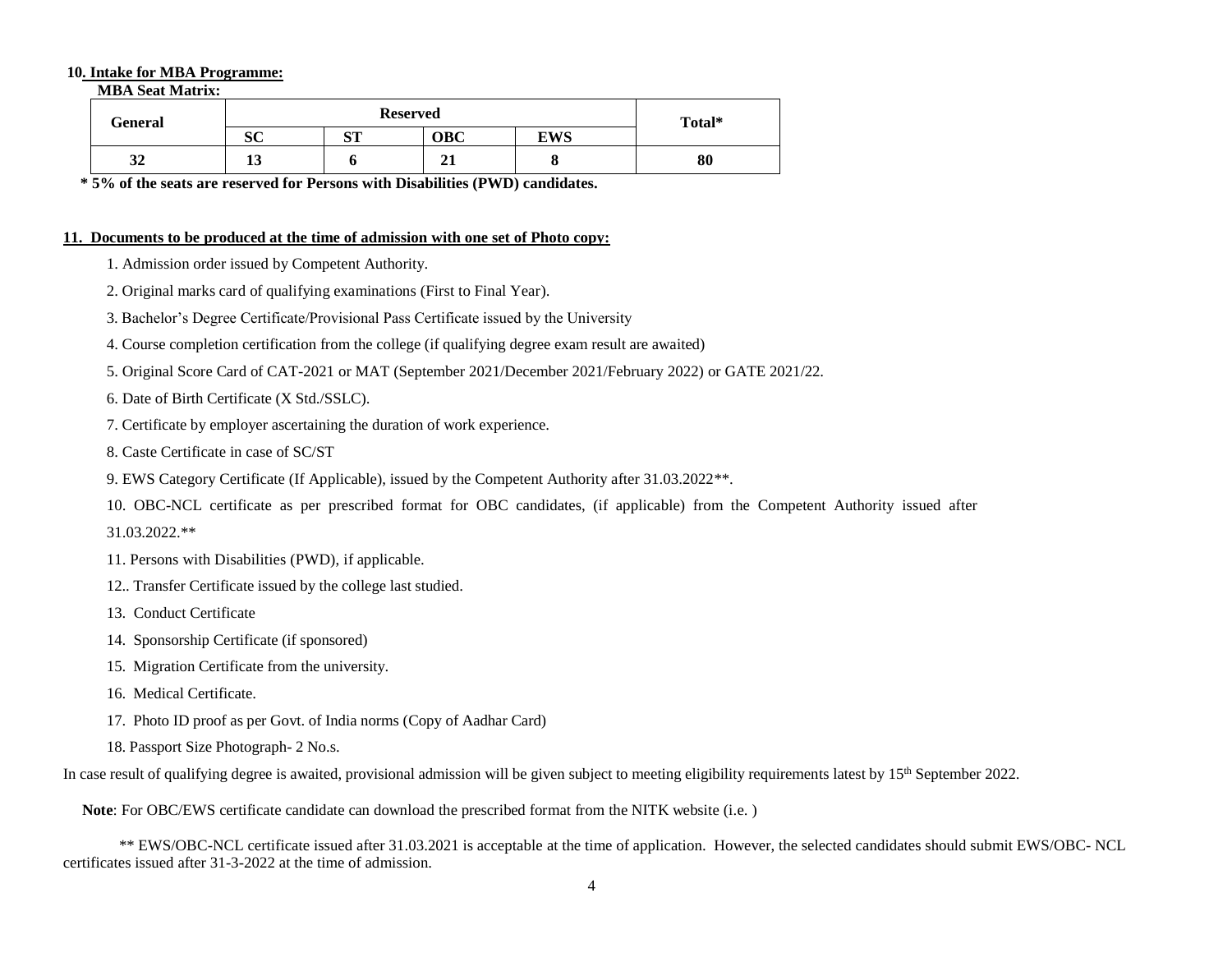# **12. Fees and Deposits: (Tentative)**

#### **Provisional FEE STRUCTURE FOR M.B.A. PROGRAMME for the year 2022-24** (**I & II year):**

| I Sem.<br>Rs. | II Sem.<br>Rs. | III Sem.<br>Rs. | IV Sem. Rs.    |
|---------------|----------------|-----------------|----------------|
| 50000         | 50000          | 50000           | 50000          |
| 1160          |                |                 |                |
| 3480          |                | 3480            |                |
| 2320          | 2320           |                 |                |
| 5790          |                |                 |                |
| 2320          |                |                 |                |
| 1730          |                | 1730            |                |
| 2320          |                |                 |                |
| 1160          |                | 1160            |                |
| 4630          |                | 4630            |                |
| 1160          |                | 1160            |                |
| 1160          |                | 1160            |                |
| 430           |                | 430             |                |
| 3480          |                | 3480            | $\overline{a}$ |
| 6950<br>6950  | 6950<br>6950   | 6950*<br>6950*  | 6950*<br>6950* |
|               |                |                 |                |

\*In case single room accommodation, the student is liable for payment of Hostel Rent Rs. 8270/- per semester

\*\* Provisional subject to revision.

# Tuition fee for candidates admitted under DASA Scheme is US \$2000 (SAARC Country US \$1000) per semester. However, those admitted from the academic year 2017-18 onwards has to pay Tuition fee US \$ 4,000(SAARC Country US \$ 2,000)

Tuition fee to be paid as Demand Draft in favour of "Director, NITK, Surathkal" payable at Mangalore in US Dollars.